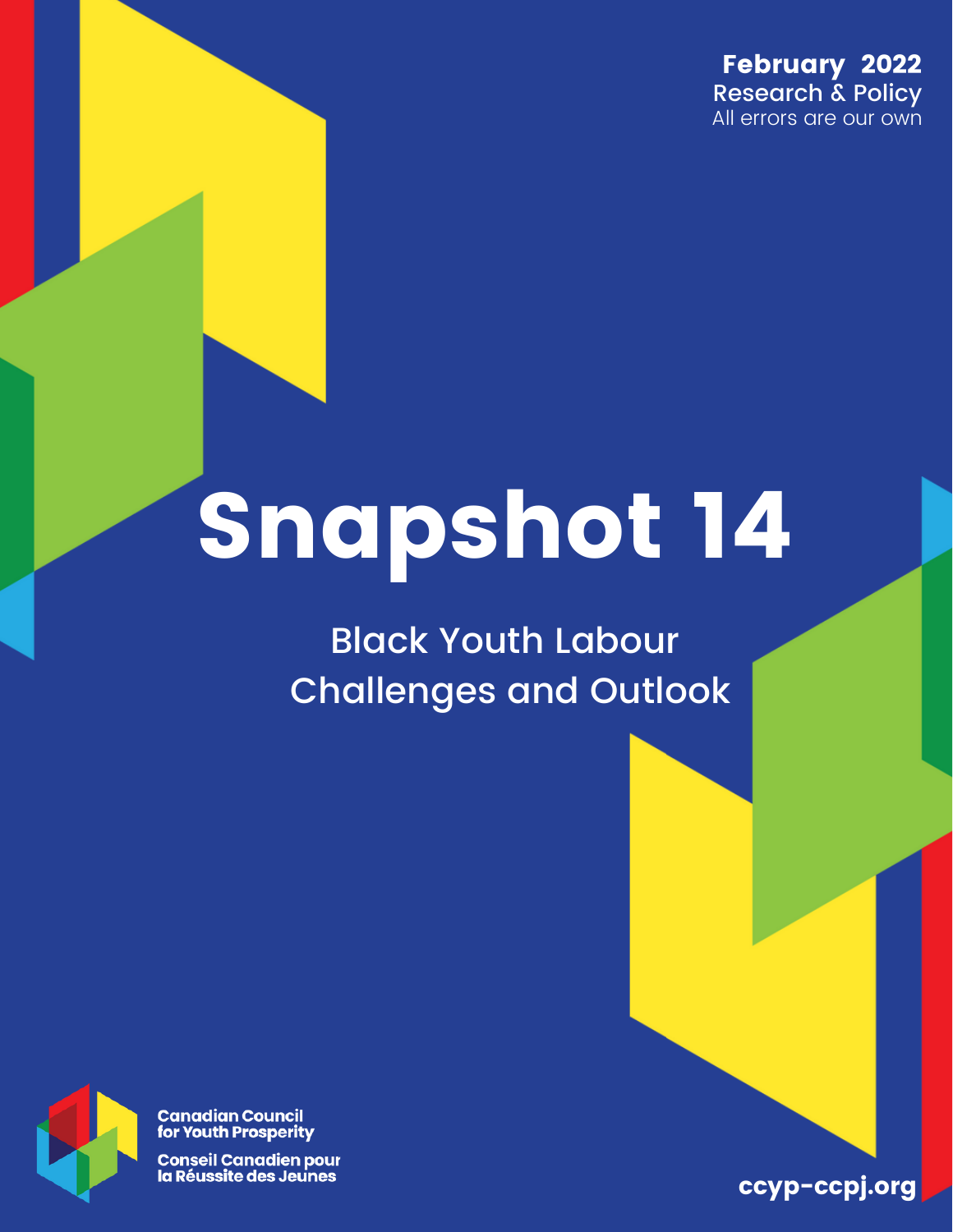Recognized in Canada since 1995, Black History Month (BHM) is about celebrating and uplifting Black People in North America, highlighting and increasing awareness of their realities and issues they have faced, given the racism they have faced across the continent. While many of the same issues faced by Canadian youth as a whole-covered in our January 2022 [Snapshot](https://ccyp-ccpj.wildapricot.org/resources/Knowledge%20Centre/EN%20Snapshot%20Issue%2013.pdf) essay-are also faced by Black Canadian youth, in this February 2022 Snapshot we focus on Black youths' specific challenges, outlook for the year 2022 and possible solutions. The Black population in Canada is, on average, a younger population than Canada as a whole; according to the 2016 Census [1] the average age of Black Canadians is 31 years old, compared to 40 years old for the entire Canadian population. As such, Black Canadians and Black youth in particular are an important demographic worth, for the sake of both the Black community and Canada's futures.

Housing is one area of concern for Black Canadians-and by extension youths' because the outcomes differ from their non-black peers. A Statistics Canada report analysing Census and National Housing Survey (2018) data showed that Black Canadians have lower [homeownership](https://www150.statcan.gc.ca/n1/pub/46-28-0001/2021001/article/00006-eng.htm) rates and are more likely to live in unsuitable housing compared to the rest of the Canadian population. Less than half of Black population in Canada (48%) own the homes they live in, compared to almost three-quarters (73%) of all Canadians, while 15% of the Black population live in private dwellings categorised as failing core housing needs criteria [2], compared to 9% of the total population. Specifically, Black Canadians (29%) are three times likelier than the rest of the Canadian population (9%) to be in unsuitable housing. Moreover, with the rising cost of housing-especially in urban areas which is where 94% of Black Canadians live, this is even more significant. The expiry of pandemic rent discounts, freezes and eviction moratoria, combined with housing being a social determinant of health, lack of housing is an issue especially relevant to Black youth.

In line with the housing concerns are "digital divide" [3] needs which affect youth in school or in the labour market. As Black youth are almost entirely found in urban and more connected areas, their needs are more about affordable data/mobile plans, not having private space to take calls or enough private devices (laptops, tablets) for all the members of a household. With the normalisation of remote and hybrid school, work and other

<sup>[3]</sup> The "digital divide" is a term used to describe lack of access to digital tools and the internet purely arising from economic or geographic status.



<sup>[1]</sup> We await the results of the 2021 Census that will provide an updated distribution.

<sup>[2]</sup> Core housing needs criteria are **affordability (costs less than 30% of pre-tax income), condition (not requiring any major repairs) and suitability of the dwelling (has enough bedrooms to meet the household members' needs based on their ages and sexes)**. A household is in core housing need if their dwelling falls below standards of at least one of the three criteria, and they would have to spend more than a third of their pre-tax income to find suitable housing.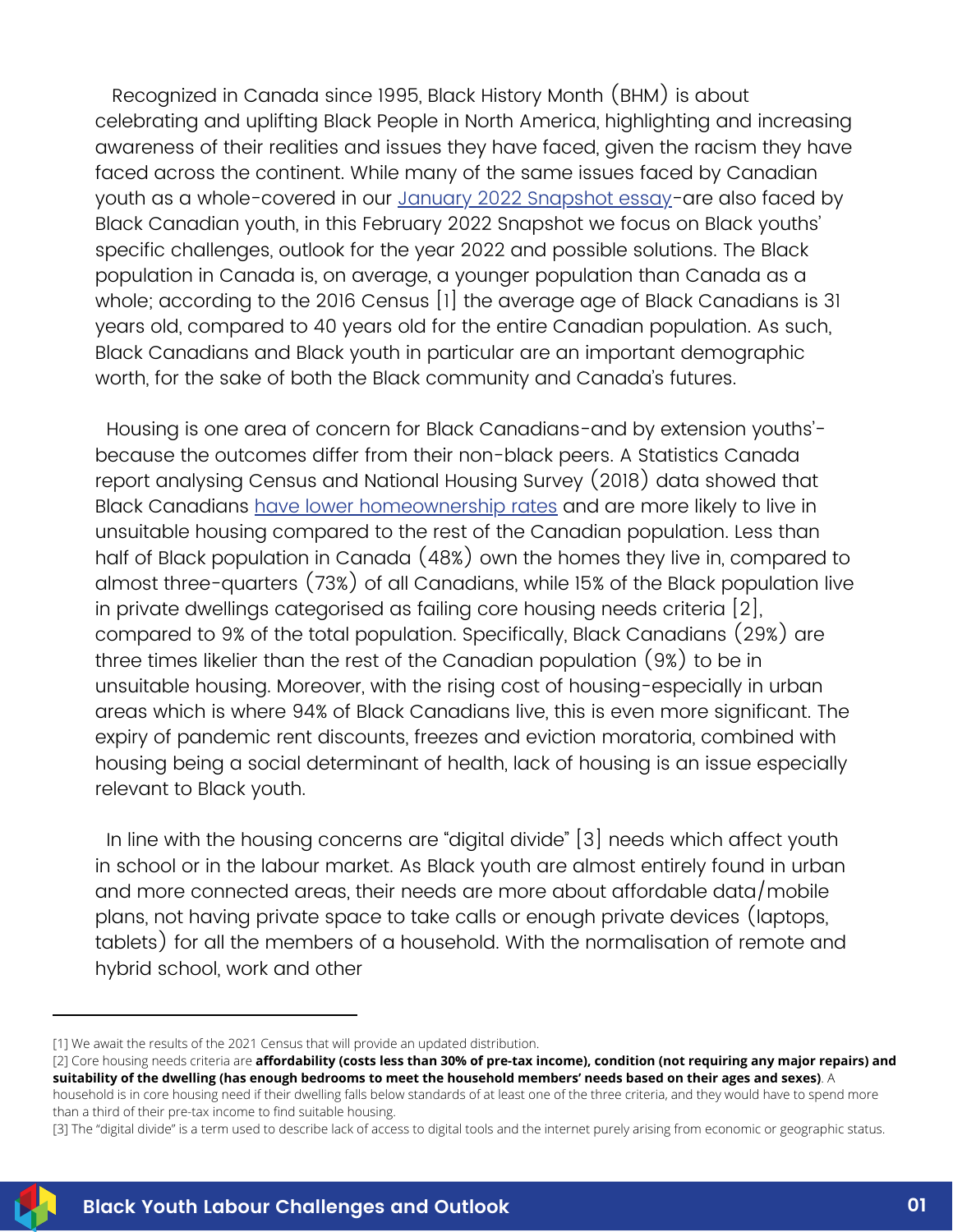services, these problems make it harder for Black youth to partake in the pandemic economy and to an extent, the recovery.

Mental health and stress are issues that all youth, regardless of race have had to deal with. As the pandemic has required more isolation and less in-person contact with friends or chances to do things they enjoy, and much more screen time resulting in what has been nicknamed 'Zoom fatigue'. Prior to the pandemic however, there were already documented systemic, [practitioner-related](https://doi.org/10.1007/s40894-020-00133-2) and community-related barriers to Black youth accessing mental healthcare. The pandemic has worsened mental health conditions and led to increased [substance](https://www150.statcan.gc.ca/n1/pub/11-631-x/2020004/s9-eng.htm) use for youth as a whole, none of which bodes well for the mental wellbeing of Black Canadian youth.

A key difference between black youth and their nonblack peers is the immigrant background; 89% of black Canadian youth have an immigrant [background](https://www150.statcan.gc.ca/n1/pub/75-006-x/2020001/article/00002-eng.htm) i.e., at least one parent born outside Canada, thrice as many as nonblack Canadian youth (29%). This immigrant background comes with certain pressures and expectations for Black youth. One such example, which in a way aligns with previous recommendations for youth overall, is the pressure to choose white-collar lines of work e.g., doctor, lawyer, engineer. This pressure is sometimes justified as a way to ensure that the immigrant parents' sacrifice of moving or working odd jobs is not wasted on a financially unrewarding or less respectable (often manual) job. However, this mentality needs to change, as some of these jobs are in demand, financially rewarding and the pressure can sometimes only serve to stifle youth and stop them from exploring other interests. Furthermore, the high proportion of black youth who are immigrants also raises the issue of terms of employment for gig and other precariously employed workers, who are often recent immigrants trying to gain some economic footing, albeit older (25+).

Although at the time of writing, pandemic restrictions driven by the Omicron variant are being lifted across the country. Nonetheless it is still officially a pandemic and Covid-19 remains a threat, as does the possibility of newer variants developing. As such, another concern specific to Black youth as the year goes on is high rates of Covid infection in their community, as well as the lower willingness to get vaccinated. In a Statistics Canada survey [conducted](https://www150.statcan.gc.ca/n1/pub/45-28-0001/2021001/article/00011-eng.htm) in late 2020 as the vaccine rollout was being approved, only 56.4% of Black Canadians reported they were willing or somewhat willing to take the vaccine, the lowest of any ethnic group measured, and much lower than the willingness for Canadians as a whole (76.9%).

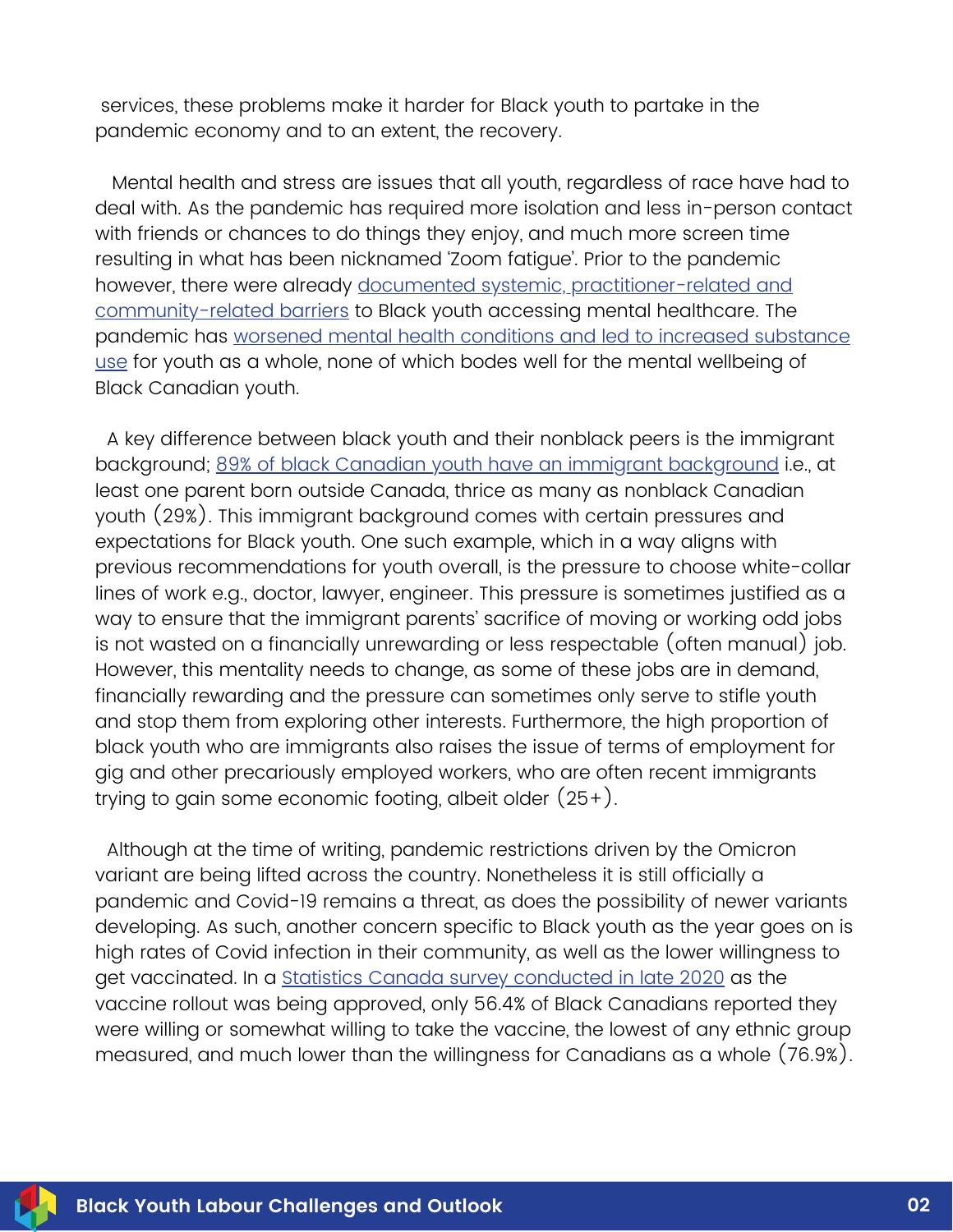While the virus' subsequent variants may end up being less lethal or transmissible, this concern is still valid because many of the reasons for the higher infection rates and vaccine hesitancy uptake that existed pre-2022, are still present. Reasons for vaccine hesitancy amongst Blacks in general, point towards the Black overrepresentation in the Health care and Social Assistance sector and larger proportions of visible minorities living in lower income neighbourhoods and working frontline (contact heavy) jobs in retail and health care. As these patterns are still very much the case at the time of writing, it would be best to learn from the lessons of the previous waves in protecting black youth and their community. While racially disaggregated health data collection is still in its infancy, [researchers](https://www.ontariohealth.ca/our-work/programs/equity-inclusion-diversity-and-anti-racism/report-covid-19-race-based-data) in Ontario using postal [code/neighbourhood](https://toronto.citynews.ca/video/2022/02/21/vaccination-rate-in-black-communities-lower-than-general-population/) information as proxies have seen <u>lower</u> vaccination rates in Ontario's black population, compared to neighbourhoods or areas with fewer Black residents.

In addition to the issues outlined above, there is also the ever present reality of anti-Black racism faced by Black youth. The discrimination that Black youth face worsens their challenges, while also being a challenge in and of itself. One way discrimination manifests is through the stereotyping and the burden of low expectations. This means that employers, teachers, service providers and others with whom Black youth engage, view them as being less than capable due to their race or other factors connected to their race e.g., postal code, accent, their neighbourhood. The most prominent example can be seen in education, to which we now turn.

## **Black youth in education**

The effect of discrimination in education can be seen in the practice of streaming and the mentality/self-belief of black youth, which in turn affect in Black youths' educational outcomes. Although Black youth have the same high/secondary school completion rate as the rest of Canadian youth, their postsecondary education (college diploma or university degree) attainment rates are lower than their nonblack peers; 51% of black male youth and 34% of black female youth had post-secondary qualifications in 2016, compared to 62% and 41% of their non-black peers respectively. Streaming is the grouping of students based on their assumed ability after the ninth grade into an Academic stream (towards university), Applied stream (towards college) and/or an Essentials stream (vocational, unable to go directly to a PSE) [4].

<sup>[4]</sup> James, C.E. & Turner, T. (2017). Towards race equity in education: The schooling of black students in the Greater Toronto Area. Toronto, ON: York University.<https://youthrex.com/report/towards-race-equity-in-education-the-schooling-of-black-students-in-the-greater-toronto-area/>

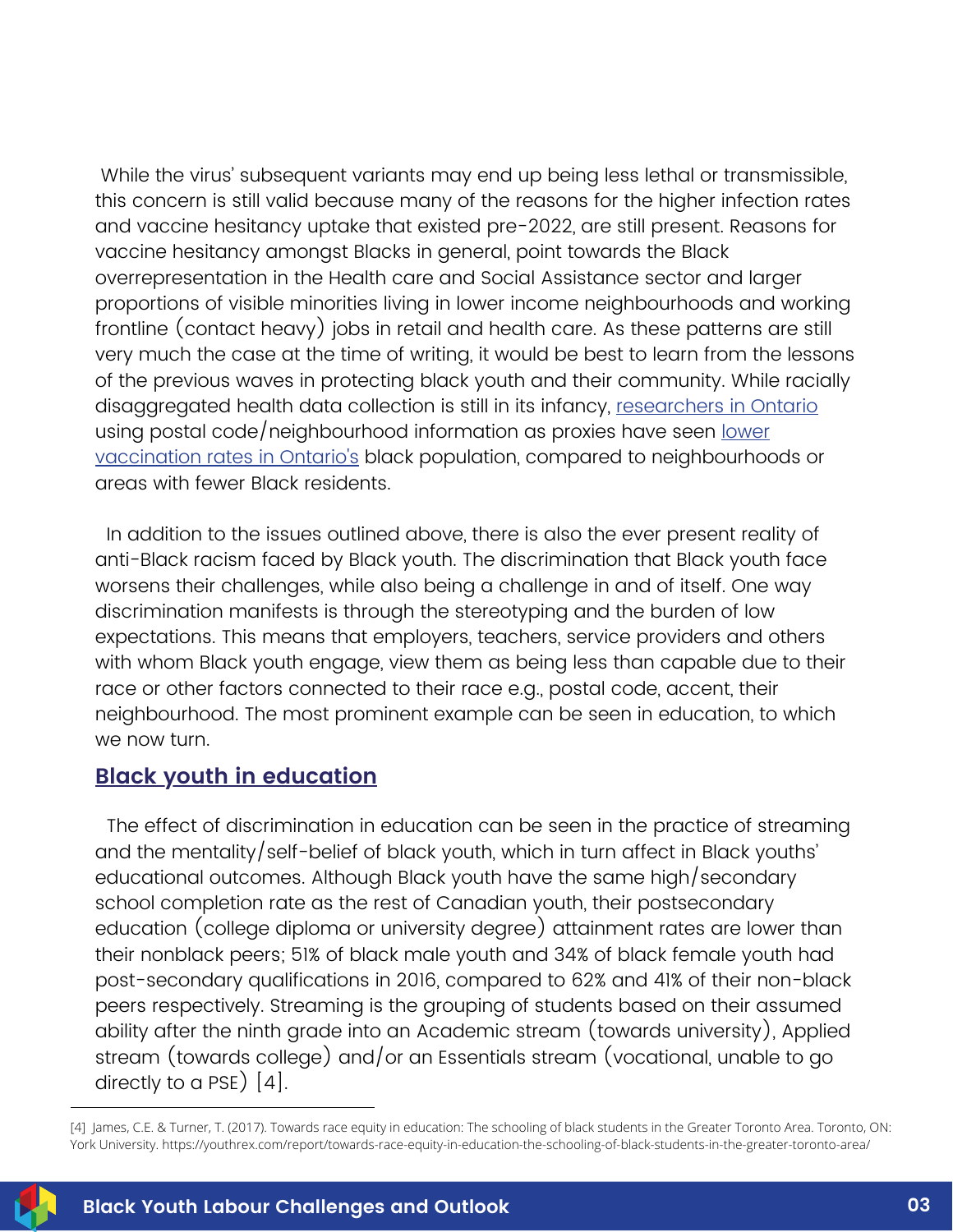While arguments can be made for the benefits of streaming as teaching to students' levels, in practice it becomes a way for teachers and administrators to act on their stereotypes of black students as being less capable, with Toronto District School Board (TDSB) data showing that twice as many black students (39%) ended up in the applied stream as non-black visible minorities (18%) and white students (16%), and that Black students were the most represented in the essential stream. As such, students' postsecondary options and potential are limited. Moreover in the TDSB, Black high school students had the highest proportion of students not applying for any form of [post-secondary](https://youthrex.com/report/towards-race-equity-in-education-the-schooling-of-black-students-in-the-greater-toronto-area/) education when compared to their nonblack peers. Discrimination can also affect self-belief. Consider that in 2016, although almost all black youth aged 15-25 (94%) wanted to achieve at least a bachelor's degree, only a smaller share (60%) thought that they would actually achieve that aim, compared to 79% of similarly aged non-black youth. Moreover, while the practice of streaming has been applied to steer Black youth in high school towards applied paths leading to skilled trades or college diplomas, the percentage of Black [journeypersons](https://www150.statcan.gc.ca/n1/pub/81-595-m/81-595-m2021005-eng.htm) in skilled trades still remains lower than their share in the national population.

## **Black youth and networking for successful employment**

While the importance of building up and having a career network applies to all youth, it is especially important for Black youth. This is mainly because of their immigrant background, which often means that because Black youth have not been in the country as long, Black youth have not had as much time to build up a network compared to those with deeper and older roots in the country. With the tendency to be concentrated in the Health care & Social Assistance, Manufacturing and Administrative Support, Waste management and remediation services in adulthood, it is something that is especially important if they are to enter or find their way into a wider range of sectors. Black youth should be better equipped for employment in a wide range of industries over time, so that they are not concentrated in a few industries as they become older. Networks could play a role in encouraging employment opportunities for Black youth in industries in which they are not traditionally concentrated in.

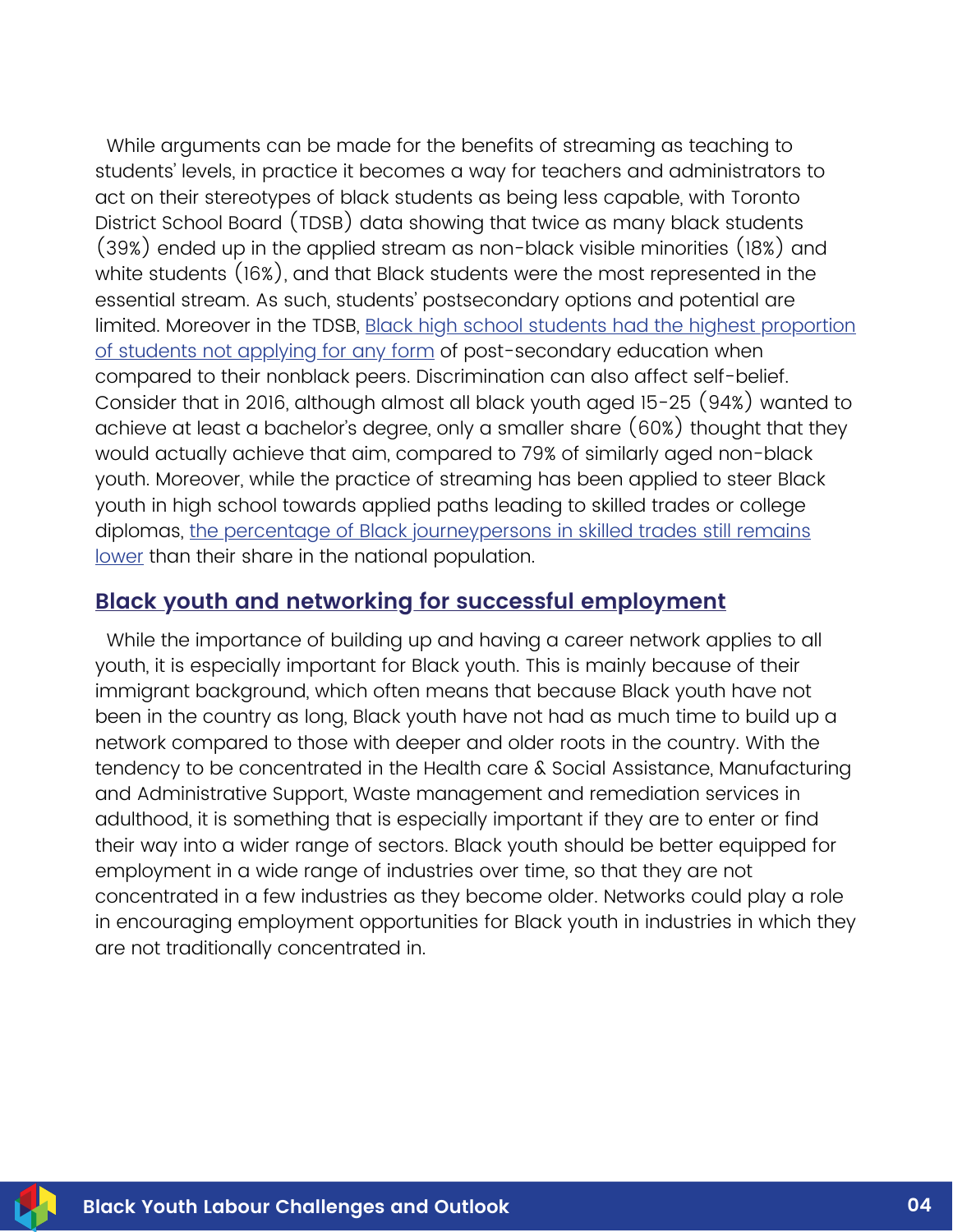## **Addressing these issues**

Having outlined some of the challenges, we now highlight some of the steps taken to address them, as well as our own suggestions.

In light of the housing issue, in February 2022 the National Housing Co-investment Fund [launched/announced](https://www.newswire.ca/news-releases/canada-supports-affordable-housing-for-black-canadians-894487955.html) funding of up to \$50 million dedicated to building housing for Black Canadian families to support Black families housing needs, with \$40 million specifically for home ownership. Laptop loan or share programmes, like the TDSB's student device [programme](https://www.tdsb.on.ca/Elementary-School/The-Classroom/Technology/Student-Device-Program) for every new cohort incoming 5th and 9th graders, or the one launched in [December](https://www.newswire.ca/news-releases/greenwin-and-toronto-police-31-division-bridge-the-digital-divide-with-laptops-for-learning-initiative-891833017.html) 2021 by corporate sponsors, Toronto Police 31 division and Toronto City Council in the Jane–Finch neighbourhood to give out 1000 laptops, are a possible solution to addressing the digital divide concern mentioned before. To help improve response capacity and help develop culturally sensitive approaches to dealing with mental health issues amongst Black Canadians, in February 2022 Public Health Canada announced an investment of \$400,000 in the TAIBU [Community](https://www.newswire.ca/news-releases/government-of-canada-supports-mental-health-programs-for-black-canadians-820367524.html) Health Centre in the Greater Toronto Area.

On the education front, Ontario has [discontinued](https://globalnews.ca/news/8366682/ontario-grade-9-academic-applied-streaming-curriculum/) streaming from Grade 9 starting in the 2021/22 school year, and will continue the process for destreaming older students in the coming school years. Discontinuing streaming across high schools helps ensure that if or when Black youth end up in vocational and skilled trades, it is by choice. Not because teachers and administrators pushed them there because they saw that as 'easier' for Black youth to do because it is considered less intellectually tasking. Furthermore, the recently passed Working for Workers Act makes it easier for [un\(der\)employed](https://news.ontario.ca/en/backgrounder/1001668/working-for-workers-act-2022) immigrants with foreign qualifications and licences in certain professions including education to work in their area of training without needing Canadian experience. This can be used by the province to hire or assign more Black teachers to the predominantly Black neighbourhoods, potentially addressing the issues of representation, absence of role models and "self-belief" felt by black students.

Representation across the board still matters for Black youth, as it helps to show them their goals are possible and have been achieved by people who have the same backgrounds as or look like them. Therefore, it is still important for the sake of their own self-belief for black youth to see black Canadian party leaders and leadership candidates, ministers etc. It is also important because a critical mass of black people in various positions helps ensure that black Canadians' issues can be advocated for. However, to avoid resorting to tokenism, we need to keep in mind that representation is not where it ends, and such presence needs to be followed up with concrete or substantial changes.

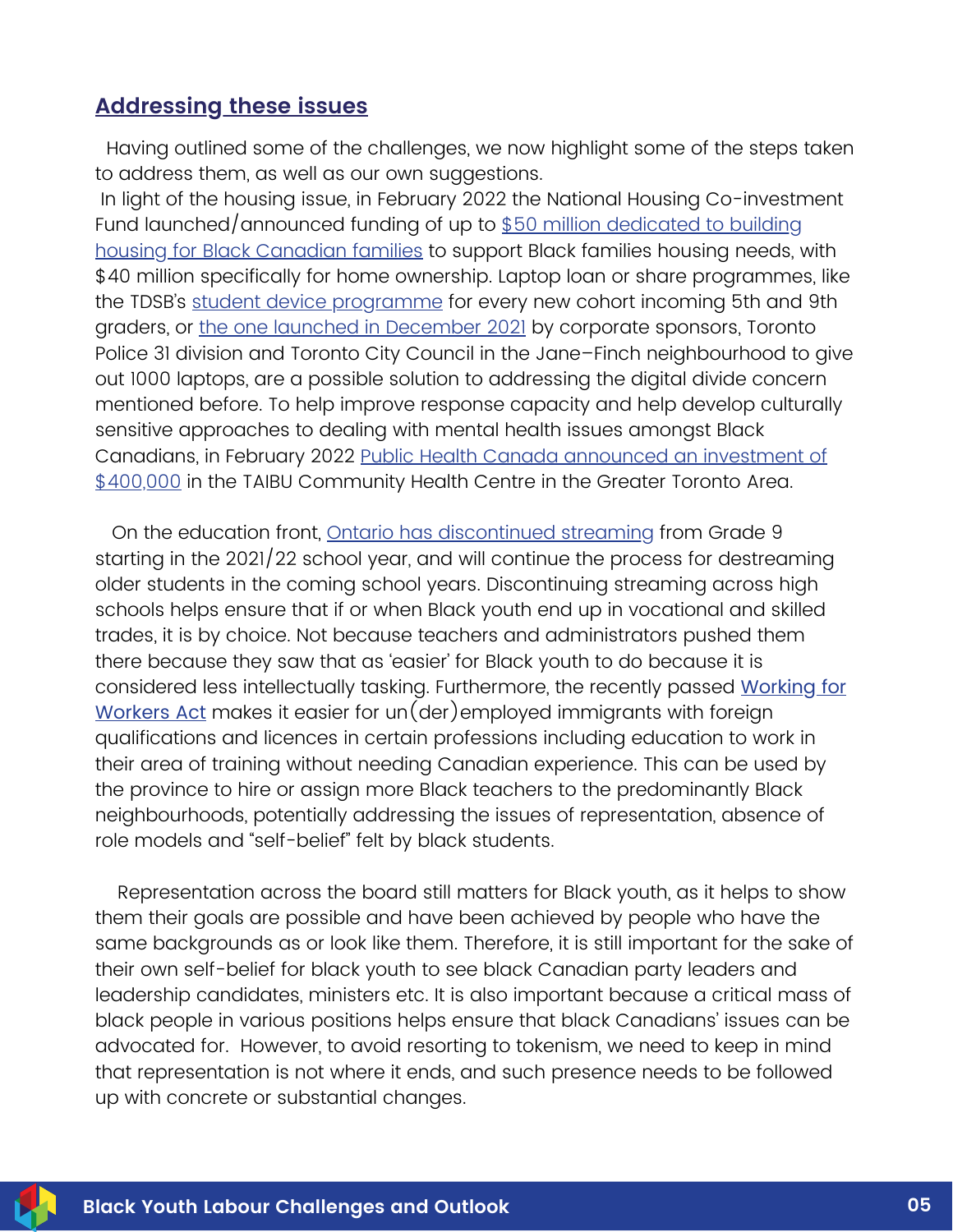Another step for furthering the development of Black youth going forward is getting them into a wider range of sectors, especially the ones with high demand now like technology and other STEM roles, which would need to start from the secondary level and is part of why the ending of streaming is important. This widening of sectors is also being helped and promoted by networks and social innovation programmes like Black People in Tech Network (BPTN), Black Business Professionals Association (BBPA) and employee resource (ERG) groups in tech or tech adjacent firms like Twitter's [Blackbirds.](https://twitter.com/Blackbirds?ref_src=twsrc%5Egoogle%7Ctwcamp%5Eserp%7Ctwgr%5Eauthor) Groups like these help with recruiting and increasing the presence of Black youth in these sectors through the outreach they do from job fairs to university student organisations and importantly for younger youth, show them that it is possible for them as Black people to attain these positions. Keeping track of this and other aspects of Black youths' plights, would be made easier through more frequent release of disaggregated race-based data, perhaps by making it more available monthly through the labour force survey (LFS) instead of just the census. That way, it is easier to analyse and keep track of black and other visible minorities' needs and data remains more current. Ontario, where more than half of Canada's black population lives, has led the way with this through its Anti-Racism Act (2017) that mandates collection of [race-based](https://www.ontario.ca/laws/statute/17a15) data, and this has been acted on to varying extents in [health](https://www.ontariohealth.ca/our-work/equity-inclusion-diversity-and-anti-racism/report-covid-19-race-based-data) care and [policing](https://www.oiprd.on.ca/oiprd-begins-to-collect-race-based-data-under-the-anti-racism-act-2017/).

On the expansion of career options, with the [recent/increased](https://policyoptions.irpp.org/magazines/february-2020/the-skilled-trades-are-in-need-of-strengthened-apprenticeship-programs/) calls for more skilled tradespeople and the fact that sectors like [transportation,](https://ccyp-ccpj.wildapricot.org/resources/Knowledge%20Centre/EN%20Snapshot%20Issue%2012.pdf) warehousing and real estate are increasingly aging sectors, it would be worth taking advantage of this for Black youth. With certain industries like trucking, construction and logistics aging and in need of younger labour, it could be an opening for black youth to strengthen their presence in those sectors. However, this must be a choice taken by the youth and/or their parents, not a decision made for them due to their instructors' implicit biases. Programmes like Alberta's Registered Apprenticeship Programme and Ontario's Youth [Apprenticeship](https://tradesecrets.alberta.ca/learn-on-the-job/who-can-learn-a-trade/registered-apprenticeship-program/) Programme , both designed to get youth at the high school level interested in the skilled trades, might help, as might Ontario's Black Youth [Action](https://www.ontario.ca/page/black-youth-action-plan#:~:text=Overview,parenting%20initiatives%20and%20mentorship%20programs) Plan with its industry led youth career initiative programme. However, complaints about the terms and conditions of work (the agreed responsibilities and benefits of a job, between employee and employer e.g., wages/salary, overtime, benefits & insurance) abound, and will need to be improved as the post-Covid recovery continues, if these sectors are to experience any growth in their youth participation, black or otherwise.